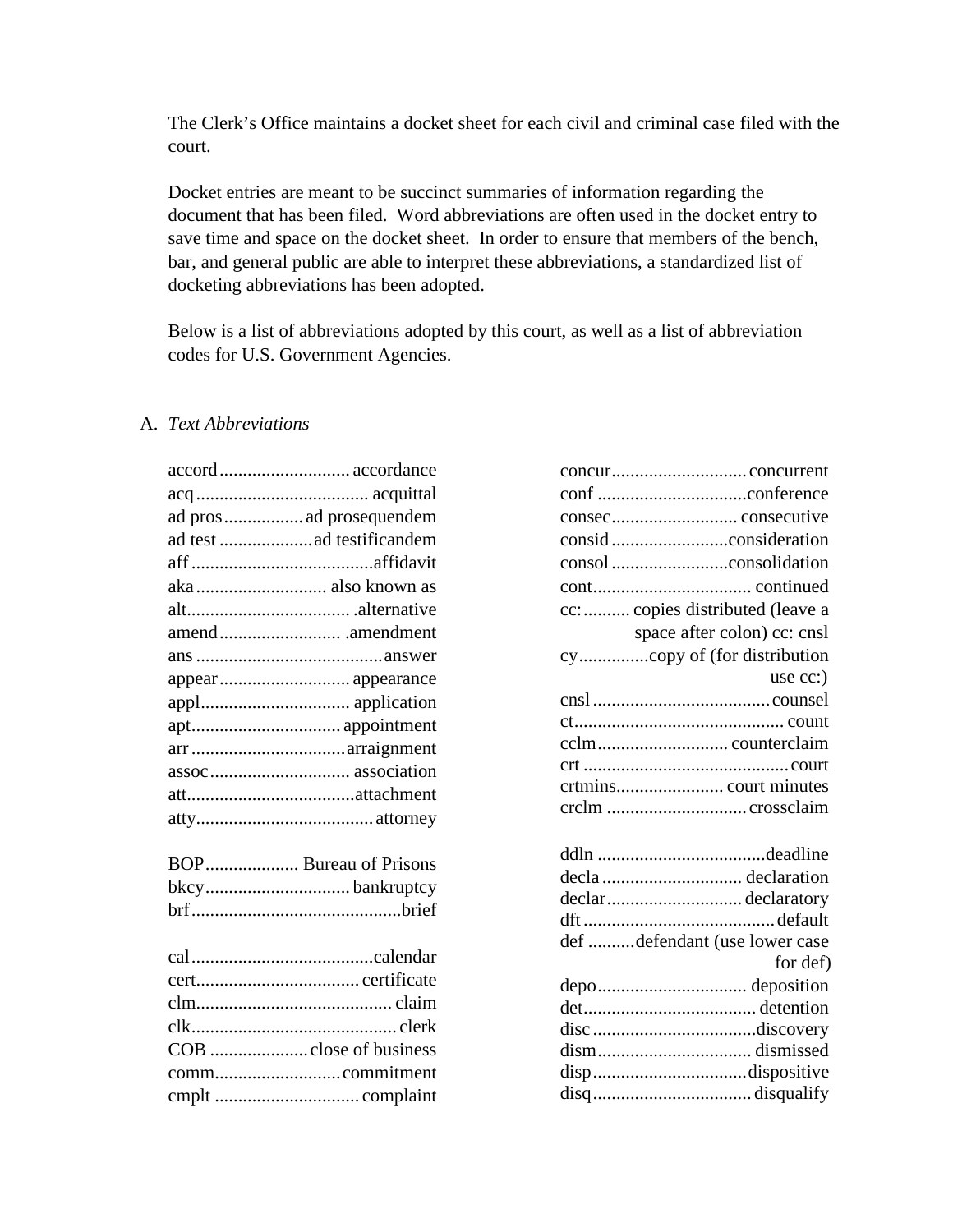| distr distributed                  |  |
|------------------------------------|--|
| DJ District Judge                  |  |
|                                    |  |
|                                    |  |
| DBA  doing business as             |  |
|                                    |  |
| EOP  Entry of plea                 |  |
| et alet al ("and others")          |  |
|                                    |  |
| exam examination                   |  |
|                                    |  |
|                                    |  |
|                                    |  |
|                                    |  |
|                                    |  |
|                                    |  |
|                                    |  |
|                                    |  |
|                                    |  |
| FPTC final pretrial conference     |  |
| FF&CLFindings of Facts and         |  |
| <b>Conclusions of Law</b>          |  |
|                                    |  |
|                                    |  |
|                                    |  |
|                                    |  |
|                                    |  |
|                                    |  |
| H/CHabeas Corpus                   |  |
|                                    |  |
|                                    |  |
|                                    |  |
| IOS  Imposition of Sentence        |  |
|                                    |  |
|                                    |  |
| I/P In forma Pauperis              |  |
|                                    |  |
|                                    |  |
| instr  instructions                |  |
| interp  interpreter                |  |
| interroginterrogatories            |  |
| intv intervention                  |  |
|                                    |  |
|                                    |  |
| JDE Judgment Debtor<br>Examination |  |
|                                    |  |

| MJ Magistrate Judge             |  |
|---------------------------------|--|
| memomemorandum                  |  |
| MO  Minute Order                |  |
|                                 |  |
| modif modify, modification      |  |
|                                 |  |
|                                 |  |
|                                 |  |
| 9CCA Ninth Circuit Court        |  |
| of Appeals                      |  |
|                                 |  |
|                                 |  |
| NOV Notwithstanding the         |  |
| Verdict                         |  |
|                                 |  |
|                                 |  |
|                                 |  |
|                                 |  |
|                                 |  |
| O&J#Order and Judge Number      |  |
| O/ROwn Recognizance             |  |
|                                 |  |
|                                 |  |
| part sjpartial summary judgment |  |
|                                 |  |
|                                 |  |
|                                 |  |
| plf plaintiff(use lower case    |  |
| for plf)                        |  |
|                                 |  |
|                                 |  |
| PSR  Presentence Report         |  |
| PJPresiding Judge               |  |
| PTC  Pretrial Conference        |  |
|                                 |  |
| PTO  Pretrial Order             |  |
|                                 |  |
|                                 |  |
|                                 |  |
|                                 |  |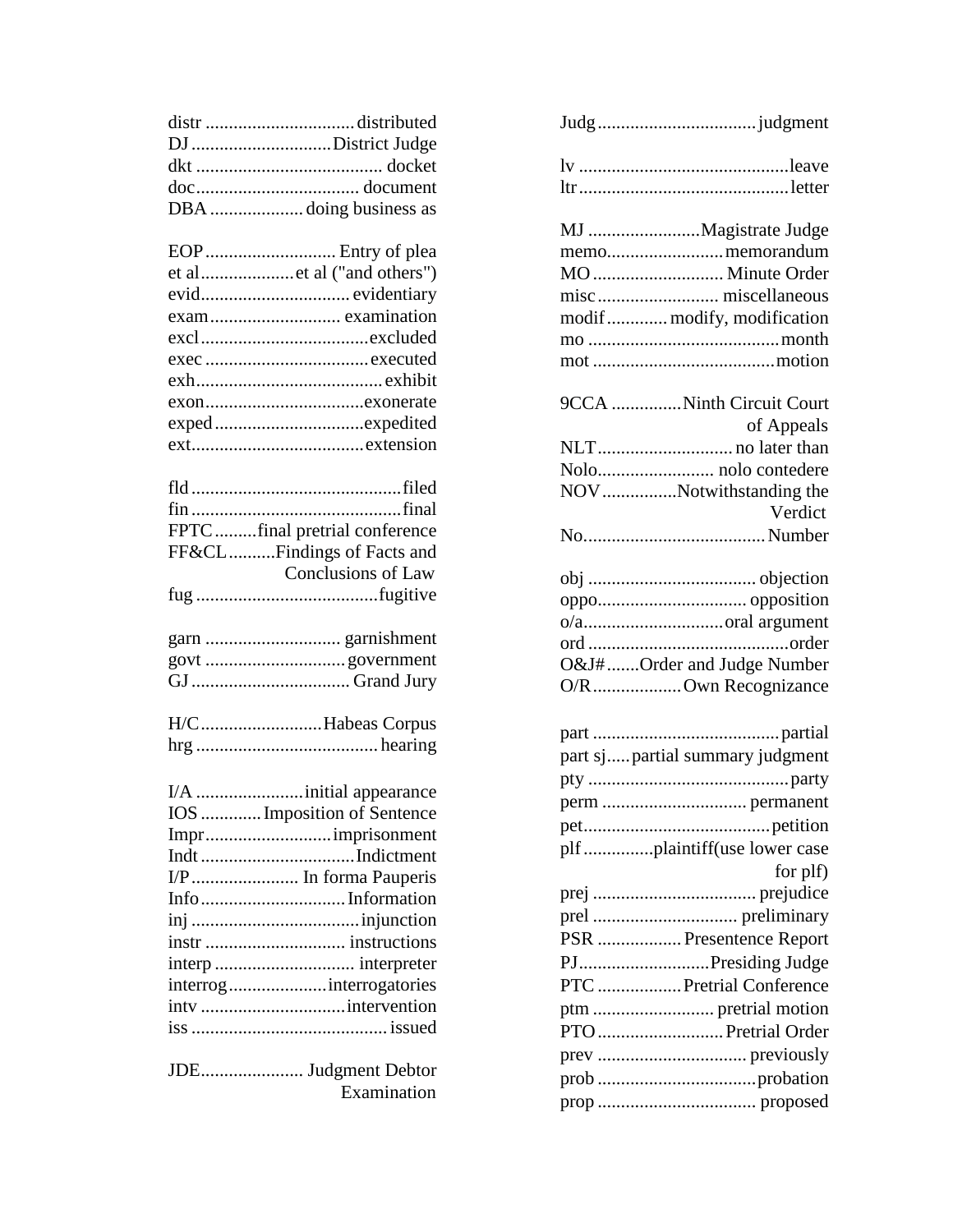| Sindt  superseding indictment |
|-------------------------------|
| Sinfo superseding information |
| SRsupervised release          |
| supplsupplement               |
|                               |
| TBC Trial by court            |
|                               |
|                               |
|                               |
| TROTemporary Restraining      |
| Order                         |
|                               |
| transptransportation          |
| unexec unexecuted             |
|                               |
|                               |
|                               |
|                               |
|                               |
| w/att with attached or with   |
| attachment                    |
|                               |
|                               |
|                               |
|                               |

| PO Protective Order           |
|-------------------------------|
|                               |
|                               |
|                               |
|                               |
|                               |
|                               |
|                               |
|                               |
| re:  regarding (leave a space |
| after colon)                  |
|                               |
|                               |
|                               |
| R&R  Report and               |
| Recommendation                |
| resprespondent                |
|                               |
|                               |
| SA  Special Assessment        |
| S&P Scheduling & Planning     |
|                               |
|                               |
|                               |
|                               |
|                               |
|                               |
|                               |
|                               |
| subp d/c subpoena duces tecum |
|                               |
| sj summary judgment           |
|                               |